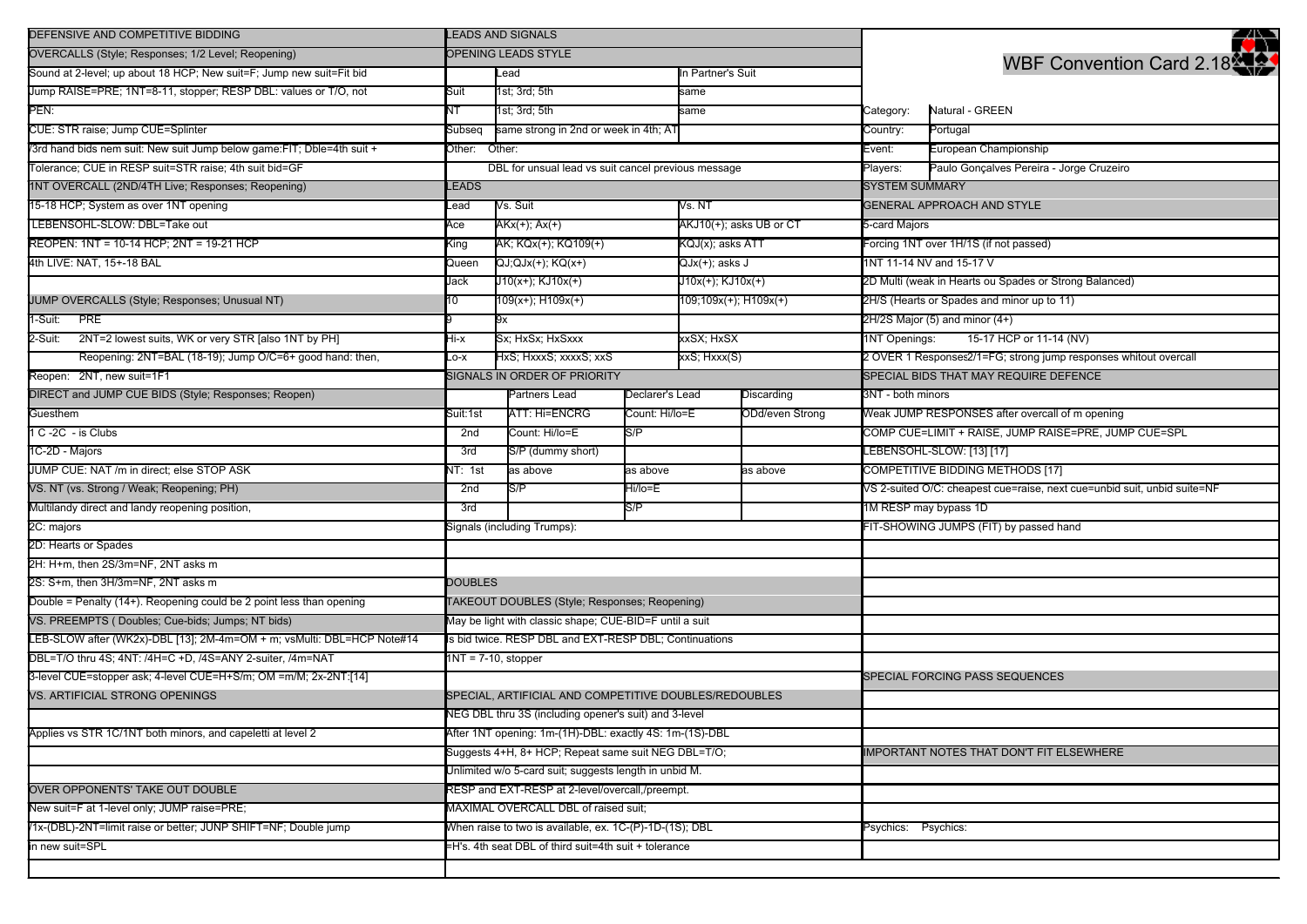| OPENING BID DESCRIPTIONS                                                         |            |      |                          |                             |                                                                                                 |                                              |                                        |  |  |
|----------------------------------------------------------------------------------|------------|------|--------------------------|-----------------------------|-------------------------------------------------------------------------------------------------|----------------------------------------------|----------------------------------------|--|--|
| Opening                                                                          | Artificial | Min. | Neg Dble thr Description |                             | <b>Responses</b>                                                                                | <b>Subsequent Auction</b>                    | Passed Hand Bidding                    |  |  |
| 1♣                                                                               |            |      | 3S                       | 11-21hcp                    | 2m=F1(10+, no M); 3m=PRE, game opposite 18-19; 1NT11m-2m:[3]; Opener's SPL raise[4]; 1m-2NT:[5] |                                              | 3rd/4th=NF unless reverse Note#5       |  |  |
| 14                                                                               |            |      |                          |                             | /1m: STR Jump Shift [2], double JS=SPL; triple JS=NAT 3rd suit, 4th suit [9]                    |                                              | JUMPS: 2-level in new suit=FIT;        |  |  |
| $1\diamond$                                                                      |            |      |                          | as 1C                       | 2D=INV; 3NT=16-17                                                                               | Reverses [6]; 1x-1M; 1NT:NMF[7]              | 3-level=SPL Note#8                     |  |  |
| 1♦                                                                               |            |      |                          |                             | $1D-2C = FG$                                                                                    | 1m-1M; 2NT-?[8]                              |                                        |  |  |
| ∣1ত                                                                              |            |      | 3S                       | 11-21 HCP                   | 1NT (F 2 x 1=FG; 2M=constr                                                                      | 1M-3M: 3M+1=shortness ASK, /3H, 3NT=SCTRL    | 1NT=6-12, Semi-forcing                 |  |  |
| 1ত                                                                               |            |      |                          | 4-cards in 3rd/4th possible | 2NT=FG, 4M [12]; 3M=L/R, 4M                                                                     | 1M-2M: 3M=PRE, 2NT=F1, new suit =natural try | 2C=raise, M rebid=no interest 2S raise |  |  |
| $\overline{3}$                                                                   |            |      |                          |                             |                                                                                                 | 1H-1S: Opener's NT rebid 11-14               | 3C=NAT; other jump shift=FIT bid       |  |  |
| $1\spadesuit$                                                                    |            |      |                          | as 1H                       | 3NT=PRE raise with defense; 4M=Weak PRE                                                         | Auto-SPL / 1NT RESP; 1S-1NT; 2C - 2D         | 2C raise 2NT raise                     |  |  |
| 1NT                                                                              |            |      |                          | 15-17 HCP or 11/14 HCP      | Stayman, TEXAS (then 4NT=KCB)                                                                   |                                              |                                        |  |  |
| 1NT                                                                              |            |      |                          | 5M, 6m, 4H5m OK             | 2S Minors, 2ST - one minor (weak or strong)                                                     |                                              |                                        |  |  |
| 1NT                                                                              |            |      |                          |                             | 3C/D invitational; 3S/H Slam try                                                                |                                              |                                        |  |  |
| 1NT                                                                              |            |      |                          |                             | 4C=Gerber; 4D both majors                                                                       |                                              |                                        |  |  |
| 2♣                                                                               |            |      |                          | ART, STR                    | 2D=neutral                                                                                      | 2NT=24; 2H and 2S (Forcing but not GF)       |                                        |  |  |
| $2\clubsuit$                                                                     |            |      |                          |                             | others=NAT POS, good suit; 2ST - 14+                                                            |                                              |                                        |  |  |
| 2♦                                                                               |            |      |                          | Multi                       | 2NT=INV (fit);                                                                                  | /2NT 22/23                                   |                                        |  |  |
| 2ত                                                                               |            |      |                          | 5H and Minor 4+             | New suit=NF; 2NT GF; 3D invitational in hearts                                                  |                                              |                                        |  |  |
| 2 $\bullet$                                                                      |            |      |                          | 5S and Minor 4+             | New suit=NF; 2NS GF; 3D invitational in spades                                                  |                                              |                                        |  |  |
| 2NT                                                                              |            |      |                          | 20 to weak 21 HCP           | Puppet; TEXAS; 3NT 5 Spades and 4 Hearts                                                        |                                              |                                        |  |  |
| 3♣                                                                               |            |      |                          | All 3x=PRE, NAT             | 4NT=KCB; new suit=F1; 3C-4D=ASK; 4M=NAT                                                         |                                              |                                        |  |  |
| 3NT                                                                              |            |      |                          | Both Minors 5+/5+           |                                                                                                 | /4D:4M=S/S; 4NT=no S/S; 5m=short om          |                                        |  |  |
| $4\clubsuit$                                                                     |            |      |                          | ALL 4x = PRE, NAT           | 4m: Game bids are NAT; /4M, nem suit=ASK; CAB                                                   |                                              |                                        |  |  |
| 4NT                                                                              |            |      |                          | As King, Aces               |                                                                                                 |                                              |                                        |  |  |
| 5♦                                                                               |            |      |                          | and 5C: Natural, PRE        |                                                                                                 |                                              |                                        |  |  |
| $50^{\circ}$                                                                     |            |      |                          | and 5S: Natural, PRE        |                                                                                                 |                                              |                                        |  |  |
| <b>HIGH LEVEL BIDDING</b>                                                        |            |      |                          |                             |                                                                                                 |                                              |                                        |  |  |
| SPL RAISES: double jump shift / suit opening, single jump in 4TH suit if note#11 |            |      |                          |                             |                                                                                                 |                                              |                                        |  |  |
| one level above reverse, single jump in 3rd suit if 4-level or reverse,          |            |      |                          |                             |                                                                                                 |                                              |                                        |  |  |
| double jump in 4th suit, four of opener's minor after new suit rebid,            |            |      |                          |                             |                                                                                                 |                                              |                                        |  |  |
| jump shift by 2D responder to 2C, new suit jump after single M raise,            |            |      |                          |                             |                                                                                                 |                                              |                                        |  |  |
| Slam methods: [11] KCB-0314, 6KCB; Exclusion Blackwood; DOPI; DEPO               |            |      |                          |                             |                                                                                                 |                                              |                                        |  |  |
| Picture jumps in forcing situations; Pass and pull=STR in forcing auction        |            |      |                          |                             |                                                                                                 |                                              |                                        |  |  |
|                                                                                  |            |      |                          |                             |                                                                                                 |                                              |                                        |  |  |
|                                                                                  |            |      |                          |                             |                                                                                                 |                                              |                                        |  |  |
|                                                                                  |            |      |                          |                             |                                                                                                 |                                              |                                        |  |  |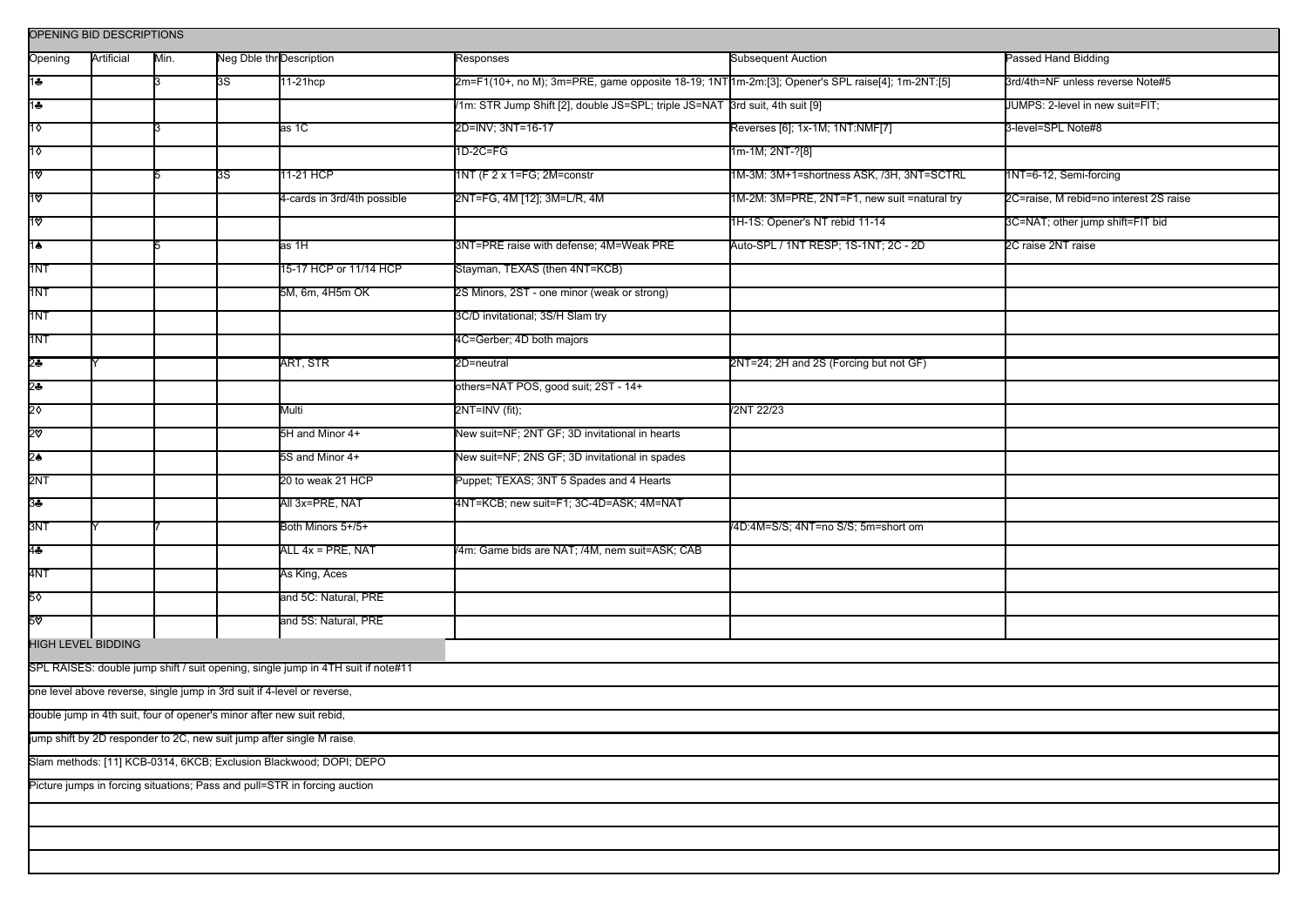## **Supplementary Notes File**

#### Note:..1: Two-over-one Responses: 1D-2C and 1M-2x

A 2/1 response is forcing-to-game.

#### Note:..2: Jump shifts (JS)

A simple jump-shift response in one major is GF and shows one suit with minimum 6 cards and maximum 1 loser in the suit.

# Note:..3: 1m - 2m: (IM)

Opener can: (1) play in 3m by bidding it (2) bid 2NT, nonforcing (NF) (3) bid a new suit, then stop in 3m

# Note:..4: Opener's Splinter Raise

Opener's rebid 1 level above either a jump shift or a forcing reverse is a game-forcing splinter raise.

# Note:..5: 1m - 2NT:

Opener's 3m is nonforcing, new suits are forcing.

# Note:..6: Reverses

After a one-level suit response, opener's reverse is forcing and promises a rebid below game. The partnership will reach at least game unless responder's next bid is two of his original suit and the cheaper of a fourth-suit bid and two notrump (which are initially defined as preludes to a signoff). In the potentially weak sequences opener, if he can't choose a game contract, can force to game artificially by bidding the fourth suit. With less than game-going values, opener can raise responder's rebid suit (suggesting strong two-card support), bid two notrump, or rebid his first suit. Note that when responder has five cards in his major, support for opener's first suit and enough strength for game he should show his support on the second round rather than repeat his major. A jump raise or jump preference by responder is descriptive (concentrated strength) rather than fast arrival. Responder's jump in the fourth suit is a splinter raise of opener's second suit.

Opener's reverse after a one-notrump response is forcing.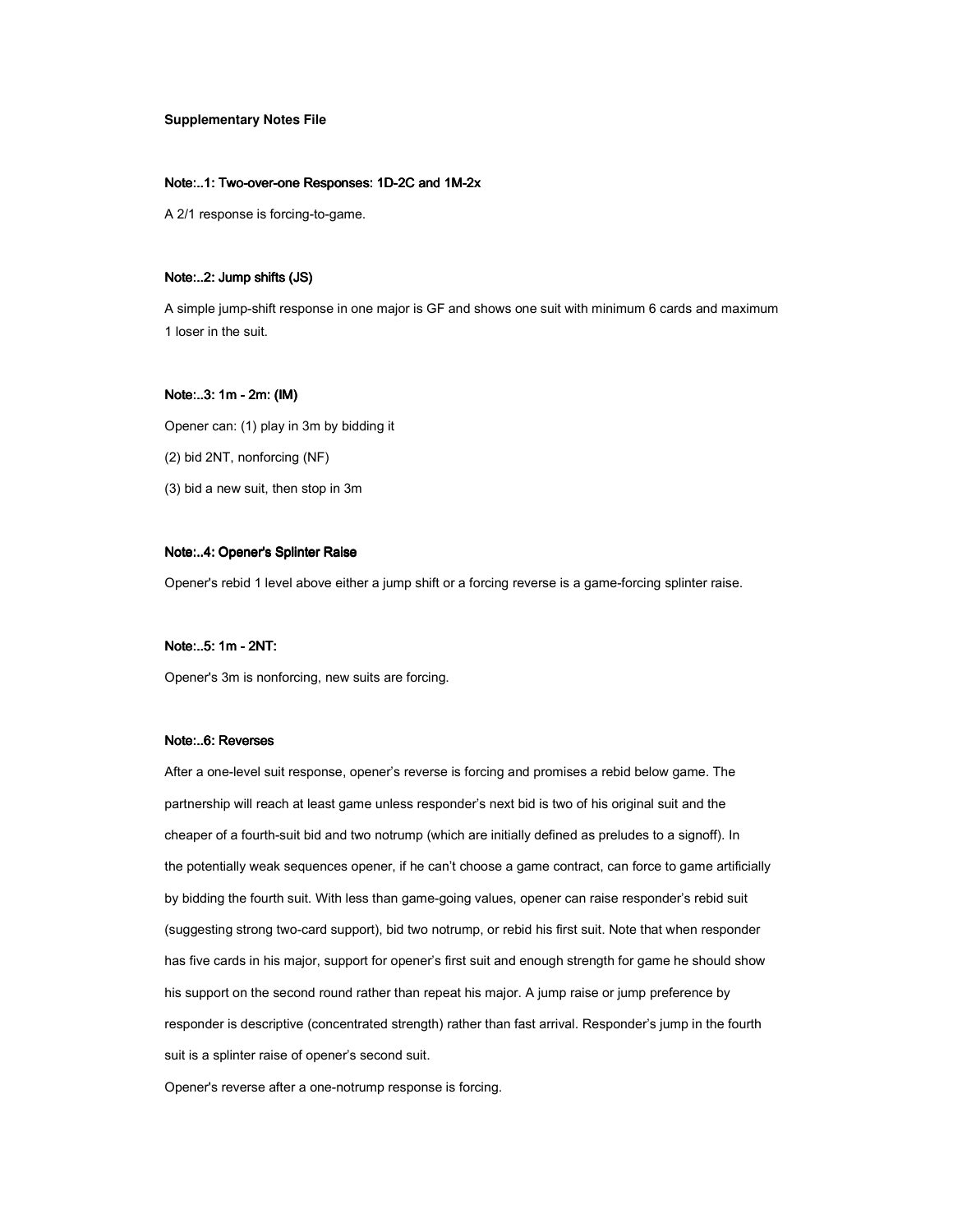Responder's reverse is forcing to game unless he has passed originally, in which case it creates a oneround force.

# Note:..7: 1m - 1M;  $1NT - 2C$  is check back

# Note:..8: 1m-1M; 2NT -?

3C Artificial, check back

1m-1M; 2NT-3D, 3H, 3S.

# Note:..9: FOURTH SUIT:

A minimum bid of the fourth suit is a strong action and establish a game force except passed handsl.

## Note:..10: 1S-1NT; 2H - are not forcing

### Note:..11: Slam-bidding Methods, Key-Card Blackwood (KCB) and related issues:

4NT: (a) If an undiscussed but clearly forcing noncompetitive 4NT bid might logically be interpreted

as more than one of these alternatives, the priority order of interpretation

is: (1) ace- or key-card-asking convention,

(2) offer of general slam encouragement,

(3) control-showing bid.

(b) If an undiscussed forcing competitive 4NT bid cannot logically be ace- or key-card-asking, it

is for general takeout.

In KCB, absent an explicit agreement, the priority order for determining the agreed suit is: the only

supported suit; the only shown suit; the most recently shown suit.

When  $4NT$  is KCB, the replies are:  $0|3-1|4$  [five clubs = 0 or 3 key cards; five diamonds = 1 or 4; five

hearts (spades) = 2 without (with) the trump queen].

After a 0|3 or 1|4 reply to KCB, the cheapest forcing bid by the Blackwood bidder is a trump-queen-ask if

it is below five of the agreed suit, and the negative reply is a return to the agreed suit.

When 4NT is 6KCB, the replies are similar with trump queen replaced by key queen. 4NT is 6KCB when and

only when two suits have been supported.

After a 0|3 or 1|4 reply to 6KCB, the cheapest bid by the Blackwood bidder below

five of a raised suit is a queen-ask relating to both raised suits,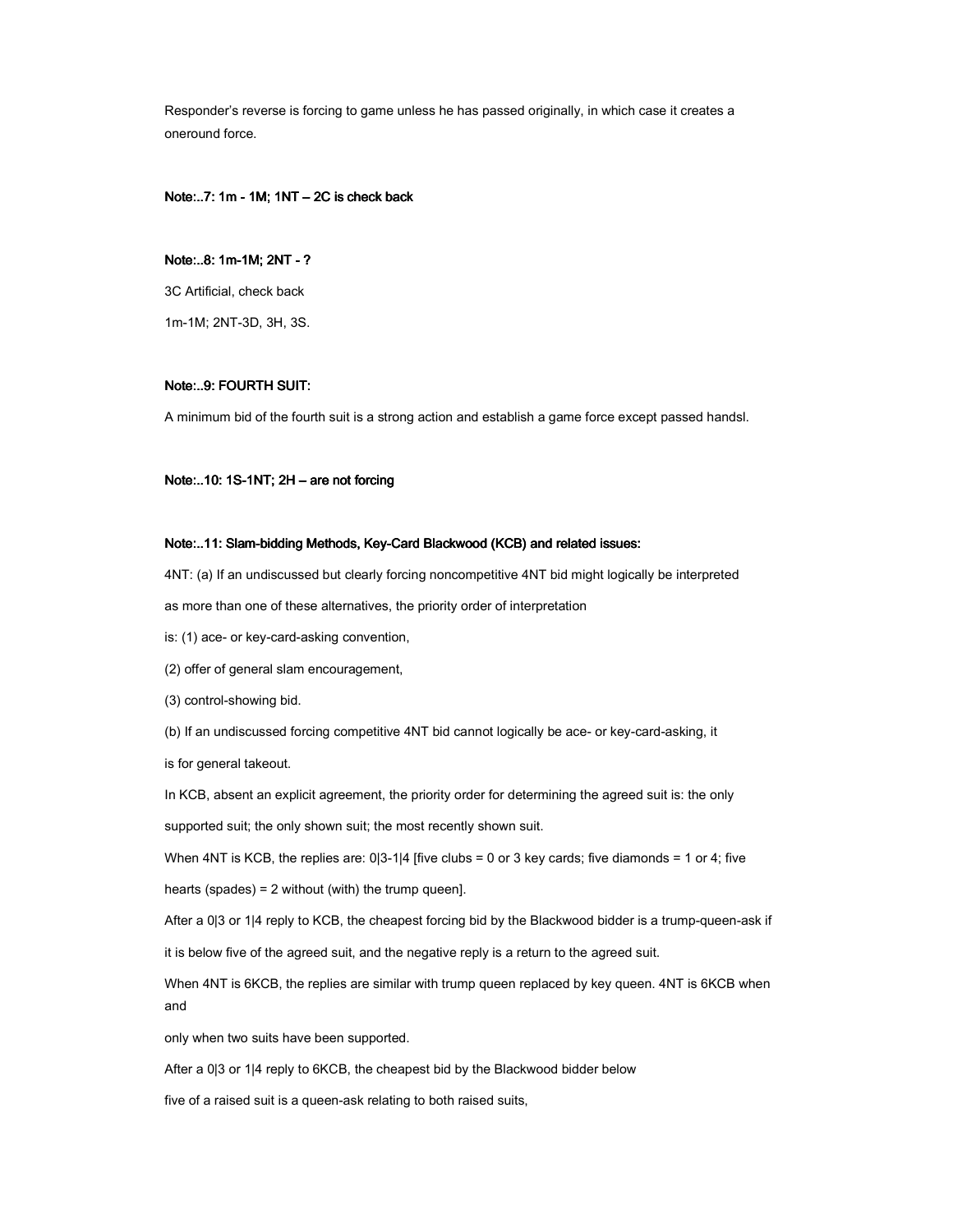with replies in steps: one step, no queen; two steps, one queen; three

or more steps, two queens.

When 4NT is Blackwood but is neither KCB or 6KCB, or when a bid other than 4NT asks for aces, the replies

are  $0|3-1|4$  [one step = 0 or 3 aces; two steps = 1 or 4; three steps = 2].

A 5NT bid by the Blackwood (or KCB or 6KCB) bidder confirms partnership possession of all the aces (or of all key cards and the trump queen or key queens or equivalent), invites a grand slam, and asks for specific kings outside the agreed suit (in KCB) or outside the raised suits (in 6KCB).

Voids: A reply to an ace- or key-card-ask above the usual range shows a void:

(a) the cheapest void-showing reply shows 2 [or an EVEN number] aces/key cards plus a void; (b)

a higher action indicates one [or an ODD number] ace[s]/key card[s] plus a void and, when possible,

indicates the suit of the void.

Exclusion Blackwood (EB): the replies are in steps similar to KCB, but the replier does not count the ace of an excluded suit. The EB interpretation applies to certain jumps that name an excluded suit, and also when a player makes a slam-try, indicates a short suit, receives

no encouragement, and then bids 4NT (in which case the short suit is an excluded suit.

Interference:

(a) When there is interference after an ace- or key-card-ask, the replies are:

(1) at low enough levels, DOPI (double or redouble=0 or 0|3, pass=1 or 1|4, cheapest bid

= 2 or 2 without the trump queen);

(2) at higher levels, DEPO (double=even, pass=odd).

(b) When there is interference after a Grand-Slam Force, the replies are:

(1) at low enough levels, DOPI (double or redouble substitutes for what would have been the cheapest

bid, pass substitutes for what would have been the second-cheapest bid, the cheapest bid substitutes for

what would have been the third-cheapest bid, subject to the logic of the auction);

(2) at high enough levels, DEPO (double=even, pass=odd).

(c) When an artificial slam-try (such as a control-bid or a splinter) is doubled, the weakest action by

the next player to speak is a return to the agreed suit (or whatever would have been the weakest action without the double).

Kaplan Control Principles: When there is an agreed suit:

(a) After a slam-try by one partner below four of the agreed suit,

(1) a non-signoff bid or redouble by the other is slam-positive and indicates a specific

control;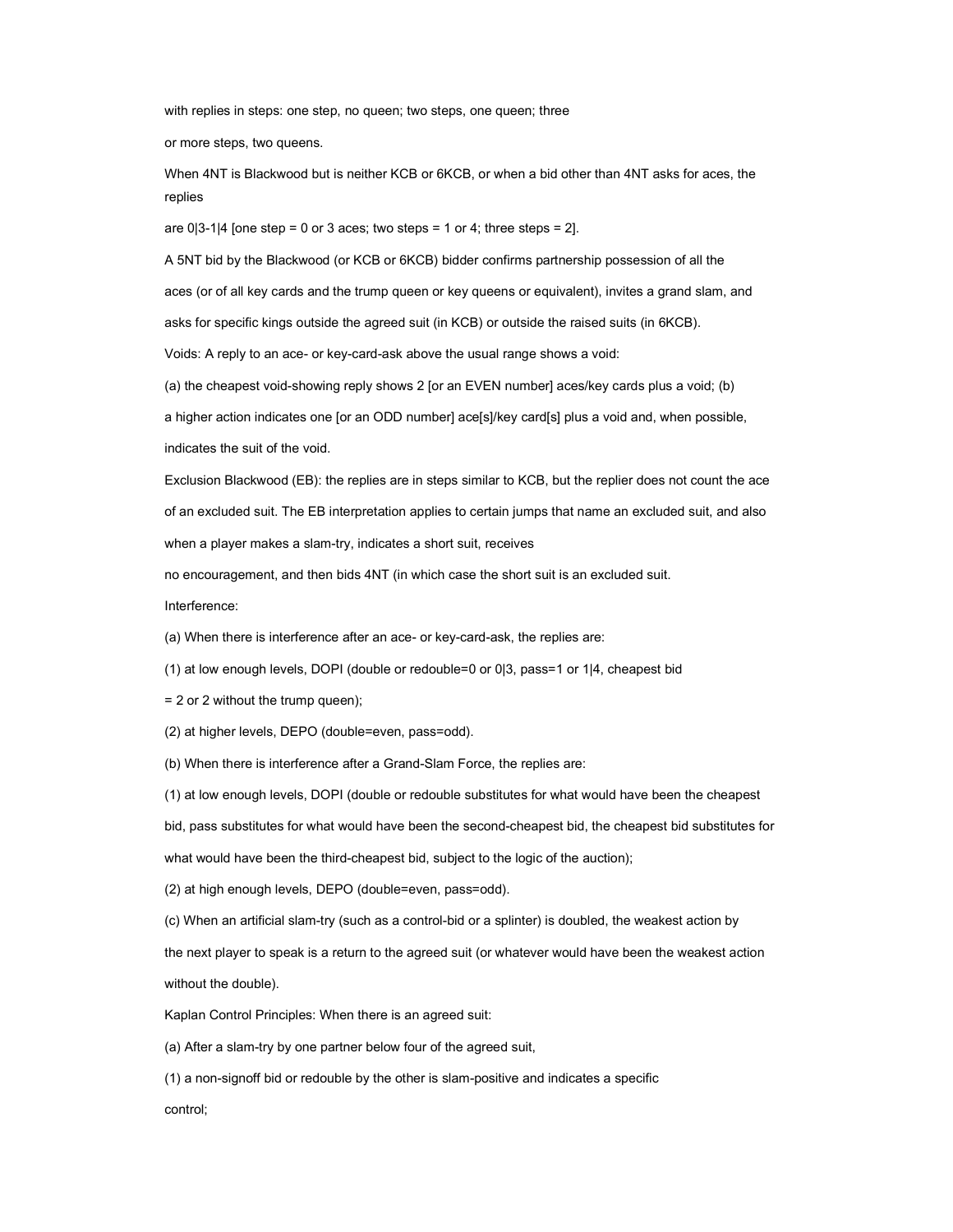(2) failure to show a control is slam-negative, but does not deny that control.

(b) After a slam-try by one partner above four of the agreed suit, the other must show any biddable control below five of the agreed suit (and doing so carries no implication of overall extra values).

Last Train: Any time there is only one call that indicates slam interest or further slam interest without raising the partnership's level of commitment, it is a Last Train slam-try, unrelated to the strain named (unless followed by an uninvited further action).

Open suit: When one partner has requested that the other bid slam with at least second-round control of a particular suit (the open suit) regardless of the rest of his hand, this scheme is used for replier's actions: with no control in the open suit, pass or return to (usually five of) the agreed suit; with second-round control, bid six of the agreed suit (or 5NT with the guarded king); with first-round control, control-bid in the open suit (or, with first-round or maximum-possible and an asyetunshown

control in another suit, control-bid in that suit).

Slow arrival: Except where there is a specific agreement to the contrary, when there is a choice between two game-forcing bids in a particular strain, BWS uses slow arrival (a jump is either stronger than a simple bid or it is a picture bid with a specific descriptive meaning).

#### Note:..12: 1M-2NT Continuations

Simple new suit shows shortness. New-suit jump shows a two-suiter. 3M Strongest rebid, balanced 3NT Medium-strength rebid, balanced 4M Weakest rebid, balanced

#### Note:..13: lebensohl agreements

(2x) - Double - (Pass) - ?

2NT : marionette to 3C,

then, advancer may

(1) pass or bid 3y for lesser hands below opener's suit

(2) bid 3x as a major-suit inquiry with a stopper in opener's suit

(3) /2H opening: 3S is forcing

Non-jump new-suit bid at the three level shows moderate values.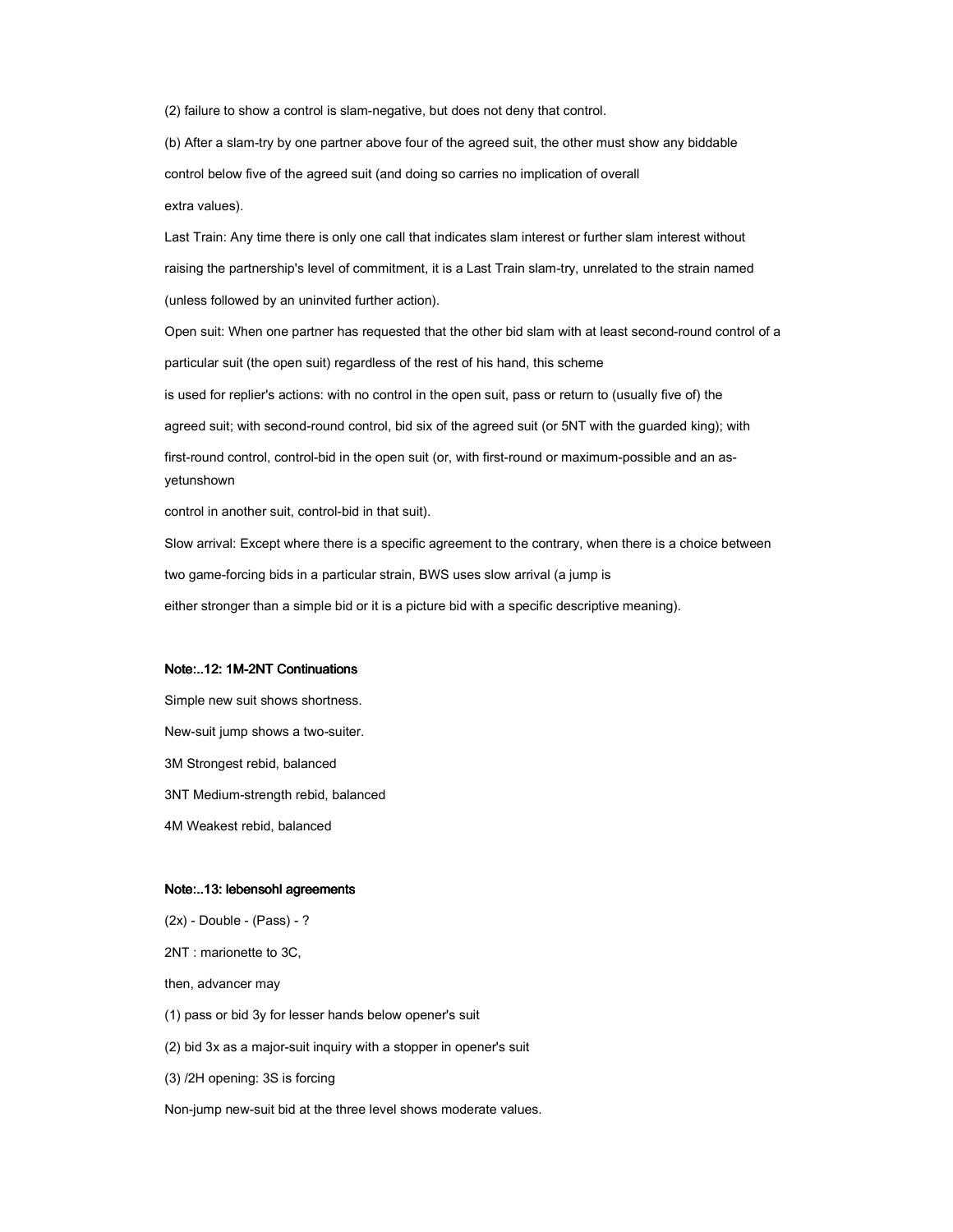/2H opening: 3S is invitational

Direct CUE is major-suit inquiry without a stopper. Doubler should not bid notrump without full stopper.

# Note:..14: (WK 2x) - 2NT - (Pass) - ? or (WK 2x) - Pass - (Pass) - 2NT; (Pass)-?

If 2x is a major: all 3-level bids are TRANSFERS (3S=clubs) - transfer into 3x is Stayman.

If 2x is a minor: 3C is Stayman (no Smolen); 3D/3H are TRANSFERS; 3S shows the other minor.

#### Note:..15: Actions in sandwich position:

Over an opposing opening bid and one-over-one response:

- (a) 1NT, natural if not passed;
- (b) 2NT shows the unbid suits;

(c) three of responder's suit asks for a stopper in that suit (suggesting a solid suit).

After (1NT) - pass - (2C; Stayman) - ?, double shows clubs, strength unspecified.

After (1NT) - pass - (2-level TRANSFER) - ?: (a) double shows the suit doubled; (b) a bid of the

indicated suit is for takeout of that suit.

#### Note:..16: Competitive Bidding Methods

#### A. After Our 2C Opening

Vs overcall: responder's double is penalti and a pass is forcing. Opener's double of

the overcall shows a balanced hand.

After a negative response to two clubs and an overcall,

- (a) opener's pass is forcing;
- (b) opener's double is for penalty.

#### B. After Our 1NT Opening

(a) A double of a natural two- or three-level overcall is negative, of a higher bid is for penalty.

(b) Over a two-level overcall: lebensohl [two notrump is a puppet to three clubs and responder's rebid

below three of overcaller's suit is nonforcing; a direct bid of three of

an underranking suit is forcing] applies, with fast denies stopper for cue-bid and three-notrump direct

responses versus responder's rebids following a two-notrump response.

An artificial action is treated as though it had been a natural bid in an anchor suit indicated.

(c) A below-game new-suit jump is forcing.

(d) A redouble of an artificial double is strength-showing.

(e) A double of an artificial bid suggests a penalty double of the escape.